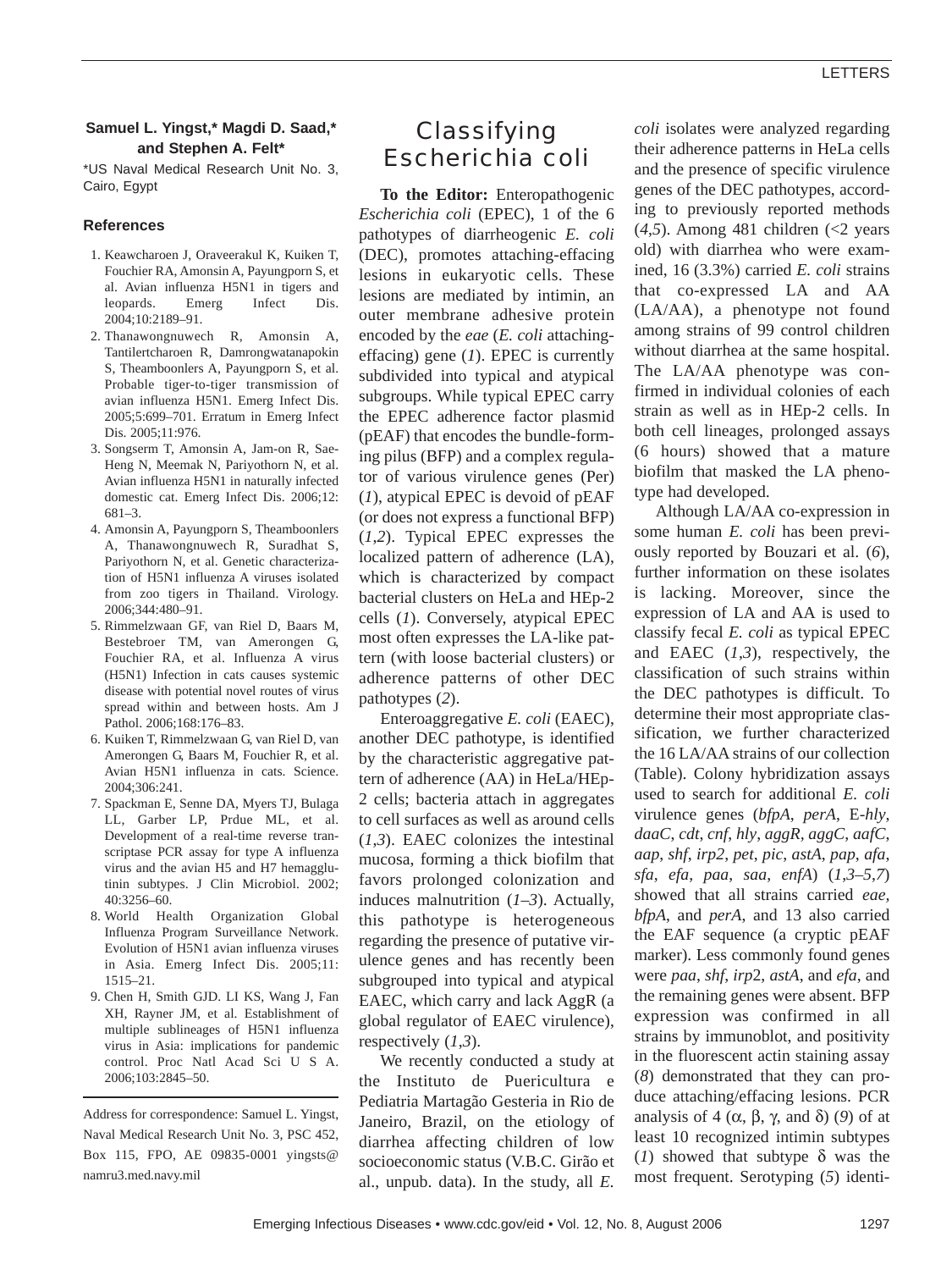## LETTERS

| auncrence<br>Strain | Virulence genes                                                                                                              | Intimin subtype    | Serotype                        |
|---------------------|------------------------------------------------------------------------------------------------------------------------------|--------------------|---------------------------------|
| 98180               | eae, bfpA, EAF, perA, paa                                                                                                    | δ                  | O <sub>2</sub> :H <sub>45</sub> |
| 99137               | eae, bfpA, EAF, perA, paa                                                                                                    | $\delta$           | O <sub>2</sub> :H <sub>45</sub> |
| 21153               | eae, bfpA, EAF, perA, shf                                                                                                    | $\delta \gamma$ †  | O55:H51                         |
| 21187               | eae, bfpA, EAF, perA, shf                                                                                                    | $\delta \gamma$ †  | O55:H51                         |
| 99253               | eae, bfpA, EAF, perA, shf                                                                                                    | $\delta \gamma$ †  | O55:HNM                         |
| 99329               | eae, bfpA, EAF, perA, shf                                                                                                    | $\delta \gamma$ †  | O55:HNM                         |
| 99197               | eae, bfpA, EAF, perA                                                                                                         | $\beta$ $\delta$ † | O119:H6                         |
| 98288               | eae, bfpA, EAF, perA, irp2                                                                                                   | β                  | O119:H6                         |
| 22622               | eae, bfpA, EAF, perA, irp2                                                                                                   | β                  | O119:H6                         |
| 99336               | eae, bfpA, perA, paa, astA, efa                                                                                              | $\alpha$           | O142:H6                         |
| 98351               | eae, bfpA, EAF, perA, astA                                                                                                   | γ                  | O145:H45                        |
| 22652               | eae, bfpA, EAF, perA, irp2                                                                                                   | $(-)$              | O178:H33                        |
| 99245               | eae, bfpA, perA, paa, efa, astA                                                                                              | $\alpha$           | ONT.H6                          |
| 98025               | eae, bfpA, perA, paa                                                                                                         | $\alpha$           | ONT:H6                          |
| 98366               | eae, bfpA, EAF, perA, efa                                                                                                    | β                  | ONT:H7                          |
| 22150               | eae, bfpA, EAF, perA, astA                                                                                                   | $\alpha$           | ONT:H10                         |
|                     | $*$ looloted from obildren with diorrhoo. EAE, onterprethesenia E, coli adherenne feater: spentuable with the primera teated |                    |                                 |

Table. Genotypic and phenotypic properties of 16 Escherichia coli strains that co-express localized and aggregative patterns of adherence<sup>\*</sup>

lsolated from children with diarrhea. EAF, enteropathogenic *E. coli* adherence factor; –, nontypable with the primers tested. †Intimin types undetermined because amplification products of the expected size were obtained with 2 intimin pairs of primers

fied at least 10 distinct serotypes among the 16 strains, which demonstrated that they do not make up a single clone. Two serotypes (O119:H6 and O142:H6) are commonly found among typical EPEC (*2*). Certain typical and atypical EPEC serotypes have been associated with distinct intimin subtypes (*9*). Likewise, our LA/AA strains of the same serotype carried the same intimin subtype. Recently, Carvalho et al. (*10*) detected LA/AA expression in 4 of 21 *eae*-positive *E. coli* strains isolated from monkeys with diarrhea. All 4 strains expressed BFP and lacked the EAF sequence; as in our study, 1 belonged to serotype O142:H6 and carried intimin  $α$ .

*E. coli* classification within the DEC pathotypes has epidemiologic and clinical implications for managing diarrheal diseases. However, finding *E. coli* isolates that co-express LA/AA reiterates the difficulty of assigning bacteria to groups on the basis of their adherence phenotype or genotype (particularly when based on mobile genetic elements). Since our analysis with molecular methods showed that these strains carry more characteristics of typical EPEC and lack the AggR regulon, we propose that they be classified as typical EPEC. Typical EPEC are recognized as pathogens, whereas atypical EAEC are not  $(3)$ . In addition, the ability to simultaneously induce attaching/ effacing lesions and biofilm production may increase the potential of these strains to cause diarrhea and prolong bacterial residence in the intestines, thus worsening malnutrition in the patient.

### **Acknowledgment**

We thank Mônica A. Midolli Vieira for her assistance in the colony blot experiments.

This study was supported by grants from Fundação de Amparo à Pesquisa do Estado de São Paulo (FAPESP) (02/ 03900-8 and 04/11926-2) and Programa de Apoio a Núcleos de Excelência-PRONEX MCT/CNPq/FAPESP.

## **Dennys M. Girão,\*† Valéria B.C. Girão,\* Kinue Irino,‡ and Tânia A. Tardelli Gomes§**

\*Universidade Federal do Rio de Janeiro, Rio de Janeiro, Brazil; †Universidade de São Paulo, São Paulo, Brazil; ‡Instituto Adolfo Lutz, São Paulo, Brazil; and §Universidade Federal de São Paulo, São Paulo, Brazil

#### **References**

- 1. Kaper JB, Nataro JP, Mobley HLT. Pathogenic *Escherichia coli*. Nat Rev Microbiol. 2004;2:123–40.
- 2. Trabulsi LR, Keller R, Gomes TAT Typical and atypical enteropathogenic *Escherichia coli*. Emerg Infect Dis. 2002;8:508–13.
- 3. Nataro JP. Enteroaggregative *Escherichia coli* pathogenesis. Curr Opin Gastroenterol. 2005;21:4–8.
- 4. Vieira MAM, Andrade JRC, Trabulsi LR, Rosa ACP, Dias AMG, Ramos SRTS, et al. Phenotypic and genotypic characteristics of *Escherichia coli* strains of non-enteropathogenic *E. coli* (EPEC) serogroups that carry *eae* and lack the EPEC adherence factor and shiga toxin DNA probe sequences. J Infect Dis. 2001;183:762–72.
- 5. Gomes TAT, Irino K, Girão DM, Girão VBC, Guth BEC, Vaz TMI, et al. Emerging enteropathogenic *Escherichia coli* strains? Emerg Infect Dis. 2004;10:1851–5.
- 6. Bouzari S, Jafari A, Farhoudi-Moghaddam AA, Shokouhi F, Parsi M. Adherence of non-enteropathogenic *Escherichia coli* to HeLa cells. J Med Microbiol. 1994;40:95–7.
- 7. Monteiro-Neto V, Bando SY, Moreira-Filho CA, Girón JA. Characterization of an outer membrane protein associated with haemagglutination and adhesive properties of enteroaggregative *Escherichia coli* O111:H12. Cell Microbiol. 2003;5:533–47.
- 8. Knutton S, Baldwin T, Williams PH, McNeish AS. Actin accumulation at sites of bacterial adhesion to tissue cultures cells: basis of a new diagnostic test for enteropathogenic and enterohaemorragic *Escherichia coli*. Infect Immun. 1989;57:1290–8.